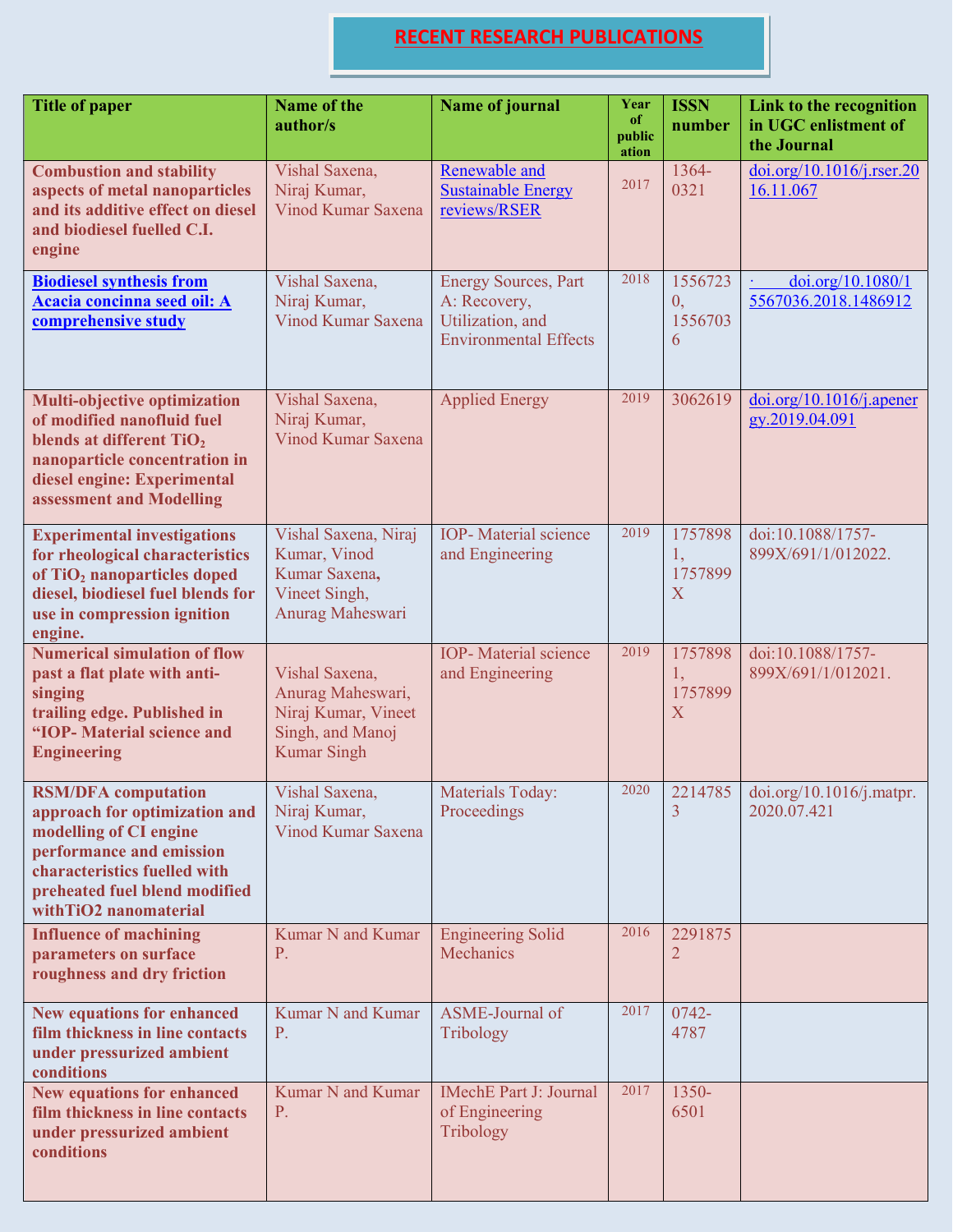| <b>Comparative assessment of</b><br>performance and emission<br>characteristics of a C.I. engine<br>using biodiesel and Gtl (gas to<br>liquid) fuel                                       | A. Triphati, V. Singh,<br>V.R. Mishra, A.<br>Nigam, N. Kumar,<br>A. Maheswari         | International journal of<br>Engineering and<br>Technology                      | 2018 | $2227 -$<br>524X              |                                         |
|-------------------------------------------------------------------------------------------------------------------------------------------------------------------------------------------|---------------------------------------------------------------------------------------|--------------------------------------------------------------------------------|------|-------------------------------|-----------------------------------------|
| <b>Experimental investigation of</b><br>solar room heater for<br>commercial purpose                                                                                                       | V. Singh, V.R.<br>Mishra, A. Nigam,<br>N. Kumar, A.<br>Maheswari, S.<br>kushwaha      | International journal of<br>Engineering and<br>Technology                      | 2018 | 2227-<br>524X                 |                                         |
| <b>Influence of supply chain</b><br>management on production<br>cost and productivity-A case<br>study                                                                                     | A. Nigam, V. Singh,<br>N. Kumar & A.<br>Maheswari                                     | International journal of<br>Engineering and<br>Technology                      | 2018 | 2227-<br>524X                 |                                         |
| <b>Numerical simulation of flow</b><br>past a flat plate with anti-<br>singing trailing edge                                                                                              | A. Maheswari, N.<br>Kumar, V. Singh, V.<br>Saxena and M. K.<br>Singh                  | <b>IOP</b> Conference<br>Series: Material<br>Science and<br>Engineering        | 2019 | 1757898<br>1,<br>1757899<br>X | doi:10.1088/1757-<br>899X/691/1/012022. |
| <b>Experimental investigation for</b><br>rheological chartacteristics of<br><b>TiO2</b> nanoparticles doped<br>diesel, biodiesel fuel blends for<br>use in compression ignition<br>engine | V. Saxena, Niraj<br>Kumar, V. K.<br>Saxena, V. Singh. N.<br>Kumar and A.<br>Maheswari | <b>IOP</b> Conference<br><b>Series: Material</b><br>Science and<br>Engineering | 2019 | 1757898<br>1,<br>1757899<br>X | doi:10.1088/1757-<br>899X/691/1/012021. |
| <b>Comparative assessment of</b><br>performance and emission<br>characteristics of a C.I. engine<br>using biodiesel and Gtl (gas to<br>liquid) fuel                                       | A. Maheswari, A.<br>Triphati, V. Singh,<br>V.R. Mishra, A.<br>Nigam, N. Kumar,        | International journal of<br>Engineering and<br>Technology                      | 2018 | $2227 -$<br>524X              |                                         |
| <b>Experimental investigation of</b><br>solar room heater for<br>commercial purpose                                                                                                       | A. Maheswari , V.<br>Singh, V.R. Mishra,<br>A. Nigam, N.<br>Kumar, S. kushwaha        | International journal of<br>Engineering and<br>Technology                      | 2018 | $2227 -$<br>524X              |                                         |
| <b>Influence of supply chain</b><br>management on production<br>cost and productivity-A case<br>study                                                                                     | A. Maheswari, A.<br>Nigam, V. Singh, N.<br>Kumar                                      | International journal of<br>Engineering and<br>Technology                      | 2018 | $2227 -$<br>524X              |                                         |
| <b>Numerical simulation of flow</b><br>past a flat plate with anti-<br>singing trailing edge                                                                                              | A. Maheswari, N.<br>Kumar, V. Singh, V.<br>Saxena and M.K.<br>Singh                   | <b>IOP</b> Conference<br><b>Series: Material</b><br>Science and<br>Engineering | 2019 | 1757898<br>1,<br>1757899<br>X | doi:10.1088/1757-<br>899X/691/1/012022. |
| <b>Experimental investigation for</b><br>rheological chartacteristics of<br><b>TiO2</b> nanoparticles doped<br>diesel, biodiesel fuel blends for<br>use in compression ignition<br>engine | A. Maheswari, V.<br>Saxena, Niraj<br>Kumar, V. K.<br>Saxena, V. Singh. N.<br>Kumar    | <b>IOP</b> Conference<br><b>Series: Material</b><br>Science and<br>Engineering | 2019 | 1757898<br>1,<br>1757899<br>X | doi:10.1088/1757-<br>899X/691/1/012021. |
| <b>Comparative assessment of</b><br>performance and emission<br>characteristics of a C.I. engine<br>using biodiesel and Gtl (gas to<br>liquid) fuel                                       | V. Singh, A.<br>Maheswari, A.<br>Triphati, V.R.<br>Mishra, A. Nigam,<br>N. Kumar,     | International journal of<br>Engineering and<br>Technology                      | 2018 | $2227 -$<br>524X              |                                         |
| <b>Experimental investigation of</b><br>solar room heater for<br>commercial purpose                                                                                                       | V. Singh, A.<br>Maheswari, V.R.<br>Mishra, A. Nigam,<br>N. Kumar, S.<br>kushwaha      | International journal of<br>Engineering and<br>Technology                      | 2018 | 2227-<br>524X                 |                                         |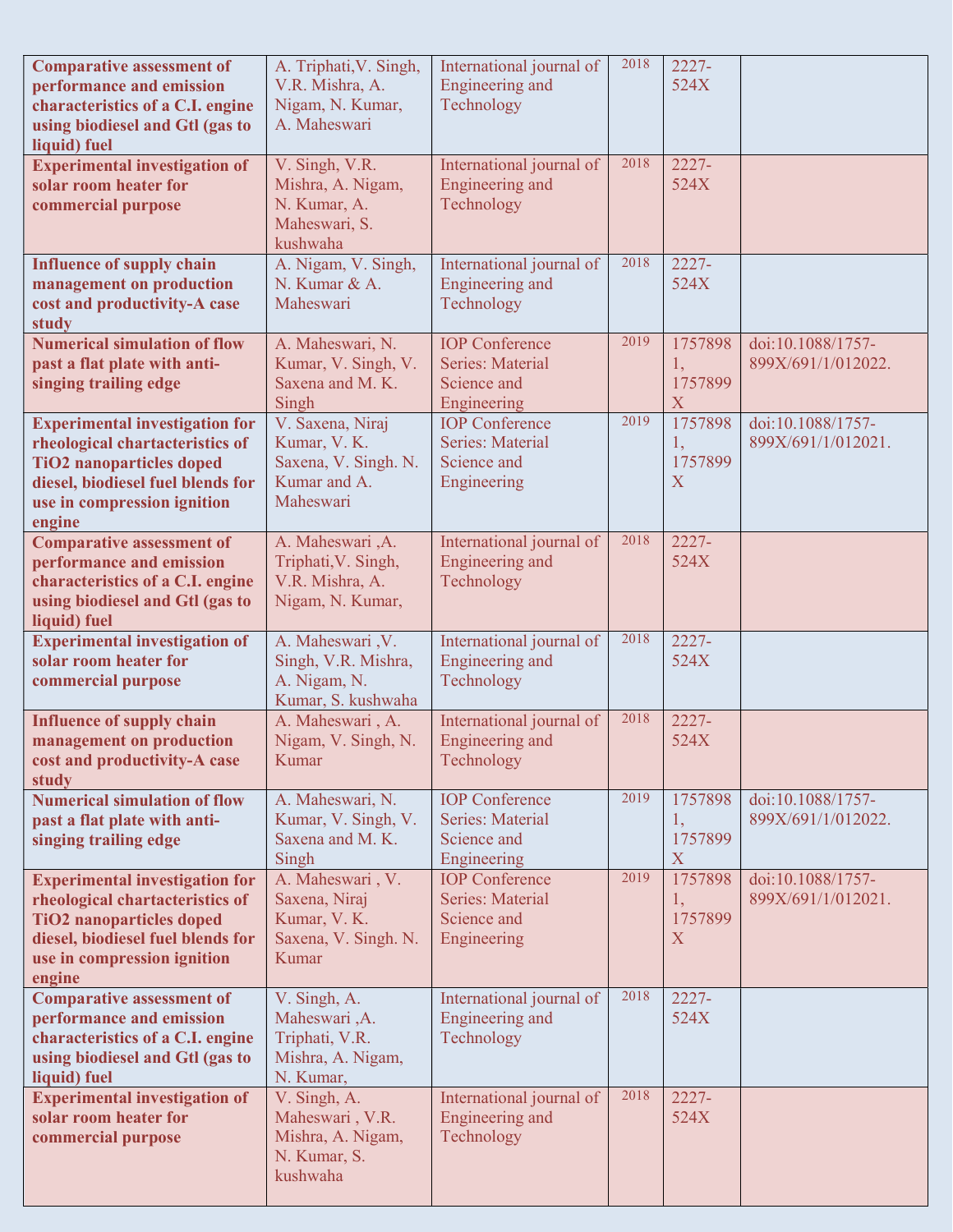|                                       | V. Singh, A.         | International journal of    | 2018 | 2227-     |                            |
|---------------------------------------|----------------------|-----------------------------|------|-----------|----------------------------|
| <b>Influence of supply chain</b>      |                      |                             |      | 524X      |                            |
| management on production              | Maheswari, A.        | Engineering and             |      |           |                            |
| cost and productivity-A case          | Nigam, N. Kumar      | Technology                  |      |           |                            |
| study                                 |                      |                             |      |           |                            |
| <b>Numerical simulation of flow</b>   | Vineet Singh, A.     | <b>IOP</b> Conference       | 2019 | 1757898   | doi:10.1088/1757-          |
| past a flat plate with anti-          | Maheswari, N.        | <b>Series: Material</b>     |      | 1,        | 899X/691/1/012022.         |
|                                       |                      | Science and                 |      | 1757899   |                            |
| singing trailing edge                 | Kumar, , V. Saxena   |                             |      |           |                            |
|                                       | and M. K. Singh      | Engineering                 |      | X         |                            |
| <b>Experimental investigation for</b> | Vineet Singh, V.     | <b>IOP</b> Conference       | 2019 | 1757898   | doi:10.1088/1757-          |
| rheological chartacteristics of       | Saxena A.            | <b>Series: Material</b>     |      | 1,        | 899X/691/1/012021.         |
| <b>TiO2</b> nanoparticles doped       | Maheswari, V.        | Science and                 |      | 1757899   |                            |
| diesel, biodiesel fuel blends for     | Saxena, Niraj        | Engineering                 |      | X         |                            |
|                                       |                      |                             |      |           |                            |
| use in compression ignition           | Kumar, V. K.         |                             |      |           |                            |
| engine                                | Saxena,. N. Kumar    |                             |      |           |                            |
| <b>Competitiveness of the Indian</b>  | Singh, M. K.,        | <b>Measuring Business</b>   | 2017 | 1368-     | https://doi.org/10.1108/   |
| electronics manufacturing             | Kumar, H., Gupta,    | <b>Excellence: Emerald</b>  |      | 3047      | MBE-12-2016-0063           |
| industry: an interpretive             | M. P. & Madaan, J    | publications.               |      |           |                            |
| structural modeling approach          |                      |                             |      |           |                            |
| <b>Analyzing the Determinants</b>     | Singh, M. K.,        | <b>Global Journal of</b>    | 2017 | $40171 -$ | https://doi.org/10.1007/s  |
| <b>Affecting the Industrial</b>       | Kumar, H., Gupta,    | <b>Flexible Systems</b>     |      | 018       | 40171-018-0182-z           |
|                                       |                      |                             |      |           |                            |
| <b>Competitiveness of Electronics</b> | M. P., & Madaan, J.  | <b>Management</b>           |      |           |                            |
| <b>Manufacturing in India by</b>      |                      |                             |      |           |                            |
| <b>Using TISM and AHP</b>             |                      |                             |      |           |                            |
| <b>Information communication</b>      | Singh, M. K.,        | <b>Global Journal of E-</b> | 2017 | 0973-     |                            |
| <b>Technology advancements and</b>    | Kumar, H., Gupta,    | <b>Business and</b>         |      | 2055      |                            |
| <b>Indian electronics</b>             | M. P. & Madaan, J.   | <b>Knowledge</b>            |      |           |                            |
| manufacturing productivity:           |                      | <b>Management</b>           |      |           |                            |
|                                       |                      |                             |      |           |                            |
| an AHP approach                       |                      |                             | 2018 |           |                            |
| A policy framework for city           | Kumar, H., Singh,    | <b>Habitat</b>              |      |           | https://doi.org/10.1016/j. |
| eligibility analysis: A TISM          | M. K., & Gupta, M.   | <b>International.</b>       |      |           | landusepol.2018.12.025     |
|                                       | P.                   | Elsevier                    |      |           |                            |
| and fuzzy-MICMAC weighted             |                      |                             |      |           |                            |
| approach to select a city for         |                      |                             |      |           |                            |
|                                       |                      |                             |      |           |                            |
| smart city transformation in          |                      |                             |      |           |                            |
| India.                                |                      |                             | 2018 |           |                            |
| <b>Moving towards smart cities:</b>   | Kumar, H., Singh,    | Journal of                  |      |           | https://doi.org/10.1016/j. |
| smart service solutions for           | M. K., Gupta, M. P., | <b>Technological</b>        |      |           | techfore.2018.04.024       |
| smart city transformation             | & Madaan, J.         | <b>Forecasting and</b>      |      |           |                            |
| using crowdsourcing and               |                      | <b>Social Change,</b>       |      |           |                            |
| mind map design techniques.           |                      | Elsevier                    |      |           |                            |
| <b>Smart governance: A study</b>      | Kumar, H., Singh,    | <b>IEEE Transaction on</b>  | 2018 |           |                            |
| using multivariate analysis           | M. K., Gupta, M. P., | <b>Emerging Topics in</b>   |      |           |                            |
|                                       | & Madaan, J. (       |                             |      |           |                            |
| technique to prioritize socio-        |                      | <b>Computing</b>            |      |           |                            |
| techno governance synergy for         |                      |                             |      |           |                            |
| smart cities. (under 2nd              |                      |                             |      |           |                            |
| review)                               |                      |                             |      |           |                            |
| The socio-influences of users'        | Kumar, H., Singh,    | <b>Marketing</b>            | 2018 | $0263 -$  | https://www.emerald.co     |
| generated content in emerging         | M. K., & Gupta, M.   | <b>Intelligence and</b>     |      | 4503      | m/insight/content/doi/10   |
| markets: A TISM fuzzy-                | P.                   | <b>Planning</b>             |      |           | .1108/MIP-12-2017-         |
| <b>MICMAC</b> approach to             |                      |                             |      |           | 0347/full/html             |
| delineate people centric social       |                      |                             |      |           |                            |
|                                       |                      |                             |      |           |                            |
| commerce practices.                   |                      |                             | 2017 |           |                            |
| <b>Smart neighborhood: A TISM</b>     | Kumar, H., Singh,    | <b>Journal of Science</b>   |      | $2053 -$  | https://www.emerald.co     |
| approach to reduce urban              | M. K., Gupta, M. P.  | and Technology              |      | 4620      | m/insight/content/doi/10   |
| polarization for the                  | & Madaan, J.         | <b>Policy Management</b>    |      |           | .1108/JSTPM-04-2017-       |
| sustainable development of            |                      |                             |      |           | 0009/full/html             |
| smart cities.                         |                      |                             |      |           |                            |
|                                       |                      |                             |      |           |                            |